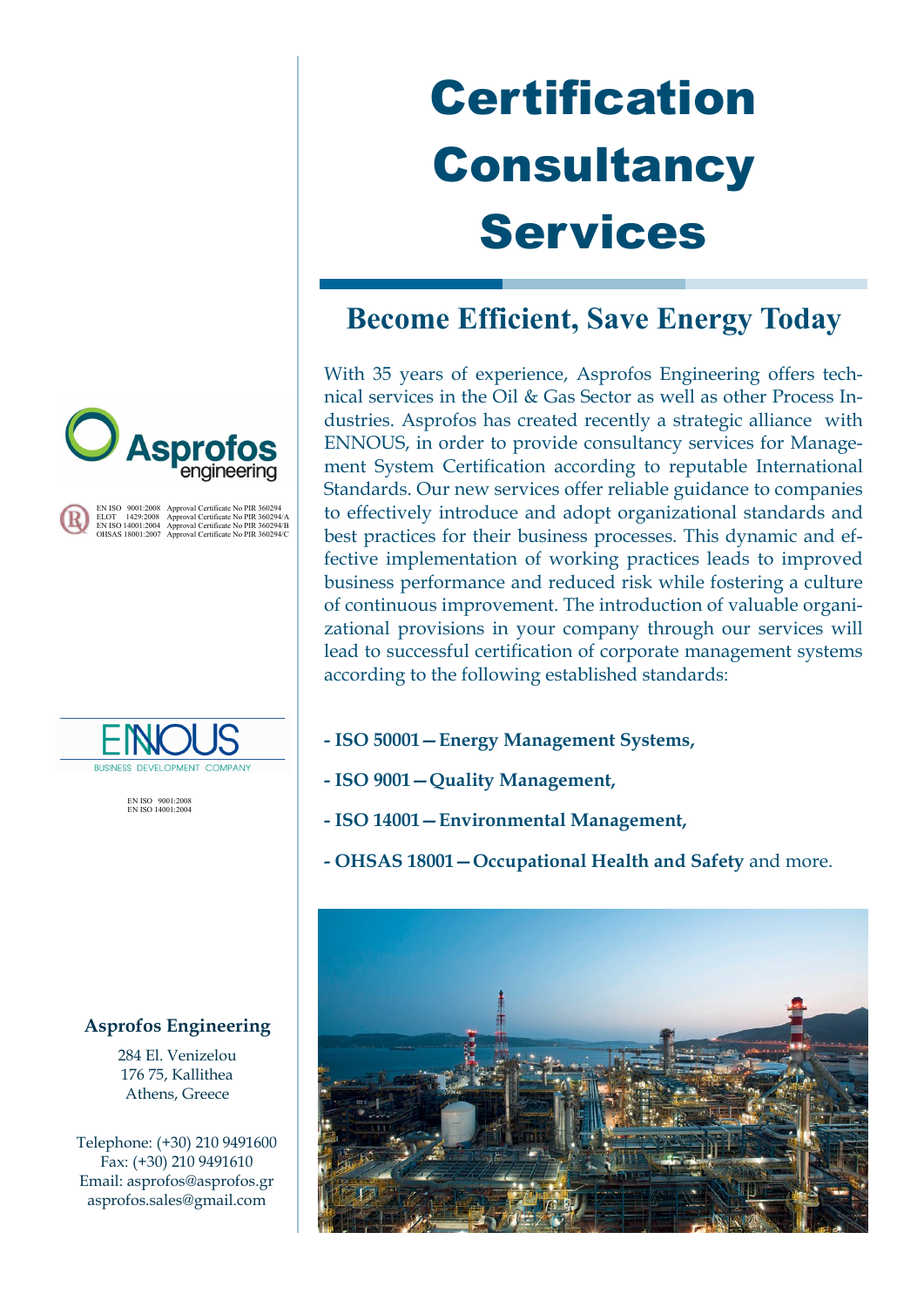## **REDUCE COSTS— INTRODUCE ISO 50001, THE ENERGY MANAGEMENT SYSTEM**

Fossil fuels such as petroleum, coal, and natural gas make up the bulk of the world's current primary en-

ergy sources. They are not renewable and are a major source of greenhouse gas emissions, leading to concerns about global warming if consumption is not optimized. Making better and more rational use of ener--15% gy and managing our energy use more effi--20% ciently has become essential for the sustainable development of our society. +5% 0 -5% -10% -25%

Standardization can contribute to this objective by promoting best practices and providing organizations with the tools to design sound policies, optimize installations and systems, and improve energy efficiency.



#### **Energy Management System**

According to ISO 50001 Energy Management System is a 'set of interrelated or interacting elements to establish an energy policy and energy objectives, as well as processes and procedures to achieve those objectives'. Basically it is a systematic way to unlock and expand energy savings.



#### **Key Elements**

It is an **energy policy** with commitment for improving energy performance (energy efficiency, use of renewable energy sources, use of alternative fuels etc). It is the formation of an **Energy Team** and the appointment of an **Energy Management Representative** to coordinate activities. It is an **energy review** to identify significant **energy use** for all activities. It is the calculation of an **energy baseline** to enable the organization to measure and then improve at a rhythm appropriate to its capacities. It is the identification of improvement opportunities, the definition of priorities, and the setting of appropriate **objectives and targets.** It is the action planning for meeting these targets and achieving improved **energy performance indicators.** And many others related to Energy measuring, identification and conformance to regulations, training, awareness, communication, purchasing and design with energy considerations, auditing, correcting, preventing, reviewing and improving.

The main quality philosophy interweaved in all management standards is also present in ISO 50001.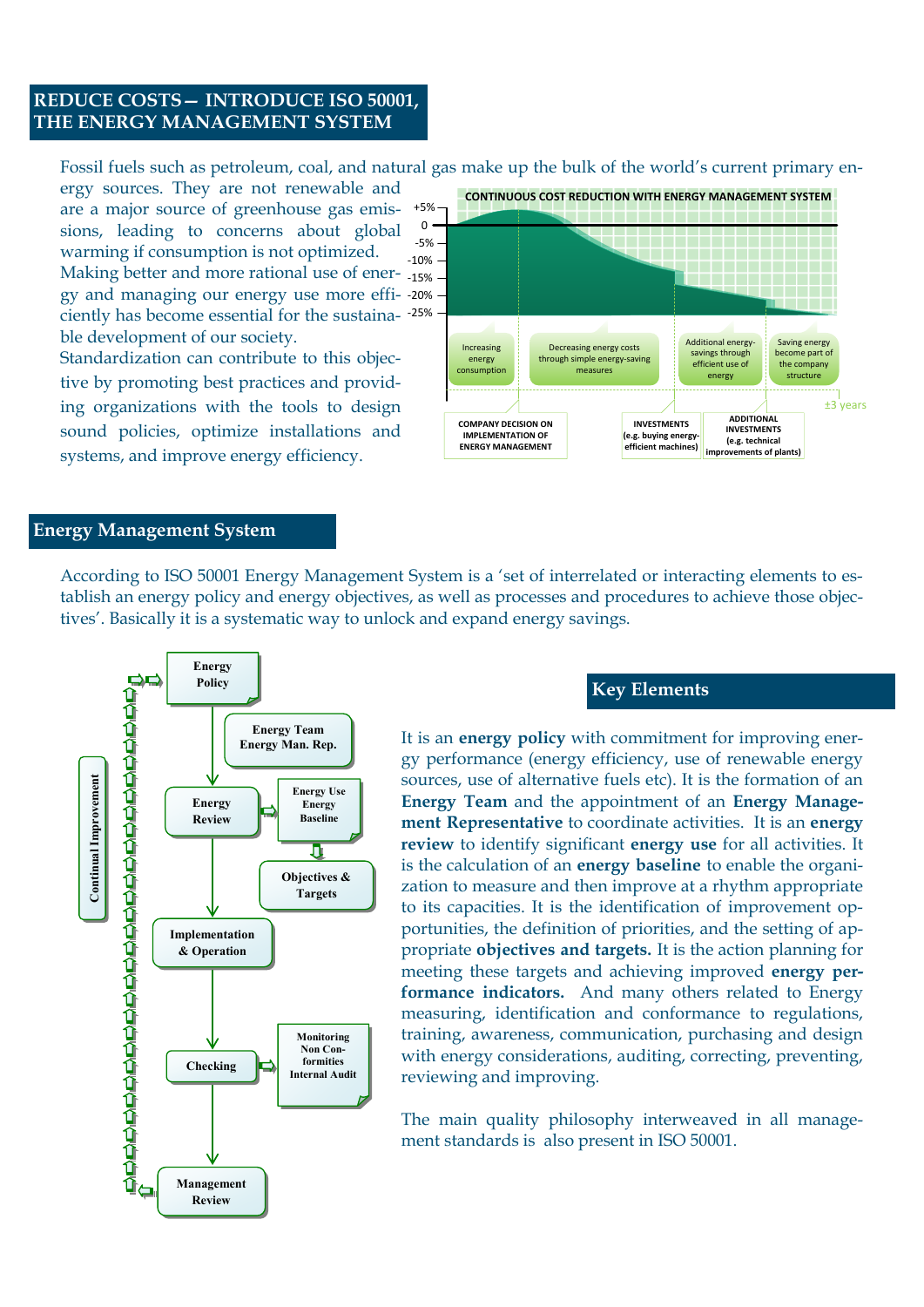### **Rendered Services**

- Training on how to implement, audit and improve a EnMS
- Specialised Energy training (e.g how to establish the Energy Baseline, how to conduct a review, how to verify energy improvement etc)
- Consultancy services to introduce new procedures and write the necessary documentation
- Facilitation of the operation of the Energy Team and support to the Energy Manager in various specialised tasks
- Execution of Energy Audits and support during certification

#### **ASPROFOS—-ENNOUS CERTIFICATION PROJECT SERVICES**

#### **Management System**

Quality (ISO 9001) Environment (EMAS, ISO 14001, ECO-Label) Health & Safety (OHSAS 18001) Energy (ISO 50001, EN 16001) Food Safety (ISO 22000, IFS, BRC) Laboratory (ISO 17025, ISO 15189) Information Safety (ISO 27001) Corporate Social Responsibility (ISO 26001, SA 8000, GRI) **Audits**  Management Systems Audits Compliance Audits **Training** Management Systems Course Internal Auditor



## **Other Consultancy Services**

Each International Standard has a different target e.g. Quality Management (ISO 9001), Environmental Management (ISO 14001, EMAS), Energy Management (ISO 50001) etc but all share a similar approach. Some of the common principles are:

- Prevention is better than correction
- Understanding and meeting customer's requirements
- Continual Improvement
- Following the PLAN-DO-CHECK-ACT rule in everything you do
- Applying the process model approach to management

When it comes to the more "technical standards" the client needs consultancy on more technical matters. For instance:

- 1) Environmental Legislation and Environmental Engineering for ISO 14001 and EMAS; Environmental Impact Assessment
- 2) Energy measuring and saving know-how for ISO 50001;
- 3) Incident prevention and investigation, occupational safety regulation, good practices for OHSAS 18001.
- 4) Food Legislation, Food Technology, Food Microbiology for HACCP studies and ISO 22000.
- 5) Preparation of Business Plans and Feasibility Studies.

The role of Asprofos project team is to instigate new interests and capabilities in the plant or the organization, to propose changes in terms of new values, principles and procedures but, also, to take care of every detail leading to an effective certification by an independent certification organisation.